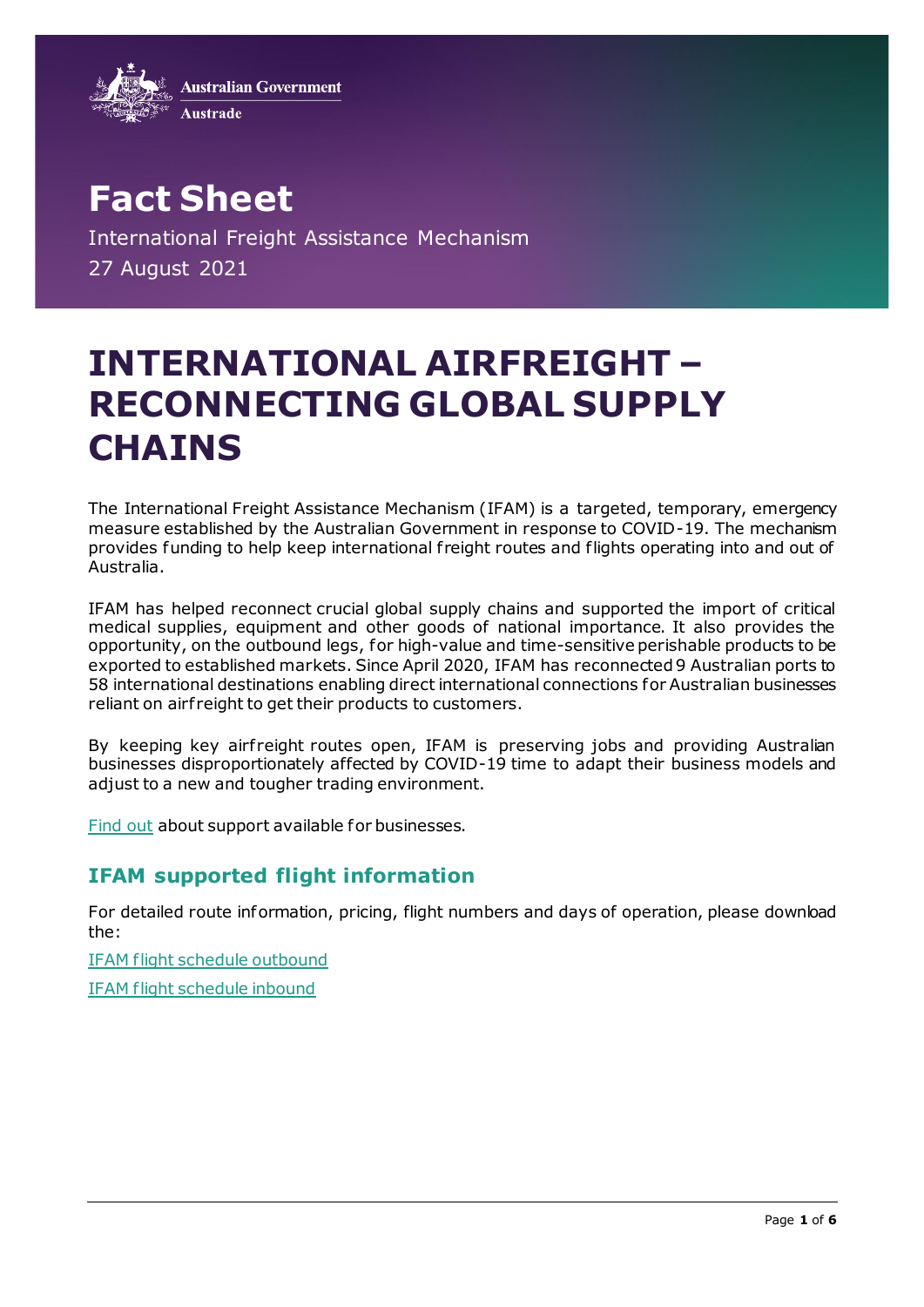# **FREQUENTLY ASKED QUESTIONS**

# **What is the International Freight Assistance Mechanism?**

The International Freight Assistance Mechanism (IFAM) is a targeted, temporary, emergency measure put in place by the Australian Government in response to COVID-19.

The mechanism provides funding to help keep international f reight routes and flights operating into and out of Australia.

IFAM has helped reconnect crucial global supply chains and supported the import of critical medical supplies, equipment and other goods of national importance.

It also provides the opportunity, on the outbound legs, for high-value and time-sensitive perishable products to be exported to established markets.

By keeping key airfreight routes open, IFAM is preserving jobs and providing Australian businesses disproportionately affected by COVID-19 time to adapt their business models and adjust to a new and tougher trading environment.

#### **Who is overseeing IFAM?**

IFAM is led by [Air Vice-Marshal Margaret Staib AM CSC](https://www.trademinister.gov.au/minister/simon-birmingham/media-release/freight-controller-appointed-manage-airfreight-national-interest) as the Australian Government Freight Controller, supported by Mr Michael Byrne as the International Freight Coordinator General.

With over 30 years' experience in the Australian Defence Force and past experience as Chief Executive Officer of Airservices Australia, Air Vice-Marshal Staib brings significant experience in domestic and international aviation and logistics to the role.

Mr Byrne has significant international logistics experience as Managing Director of Australia's two largest logistics companies, plus as a former non-executive director of Australia Post.

Air Vice-Marshal Staib and Mr Byrne will focus on facilitating the movement of high-value, time sensitive and products reliant on airf reight (high-perishability) into and out of Australia. The two roles work together to optimise the benefits for Australia and the economy.

#### **When was IFAM established?**

IFAM wa[s established in April 2020](https://www.trademinister.gov.au/minister/simon-birmingham/media-release/securing-freight-access-australian-agricultural-and-fisheries-exporters) with \$110 million in funding to help keep supply chains open. Additional funding was injected in [July](https://www.trademinister.gov.au/minister/simon-birmingham/media-release/freight-flights-boost-australian-exporters) an[d October](https://www.trademinister.gov.au/minister/simon-birmingham/media-release/trade-tourism-and-investment-critical-economic-recovery-and-jobs) 2020 then again in [March 2021](https://www.pm.gov.au/media/tourism-and-aviations-flight-path-recovery) an[d August](https://www.trademinister.gov.au/minister/dan-tehan/media-release/emergency-freight-support-extended-help-australian-businesses) [2021,](https://www.trademinister.gov.au/minister/dan-tehan/media-release/emergency-freight-support-extended-help-australian-businesses) taking total committed funds to just over \$1.04 billion.

#### **What freight is prioritised on outbound IFAM flights?**

Eligibility for products supported by IFAM is determined by a set of overarching principles rather than a list of commodities. Products that are eligible are:

Australian made or produced, high-value, time sensitive, reliant on airfreight (for example, due to perishability) or otherwise deemed to be in the national interest.

For example:

- Products that could not be sent by an alternative to airfreight without losing their essential product characteristics or value,
- Goods that have a limited shelf life or are required to meet a sudden or immediate need.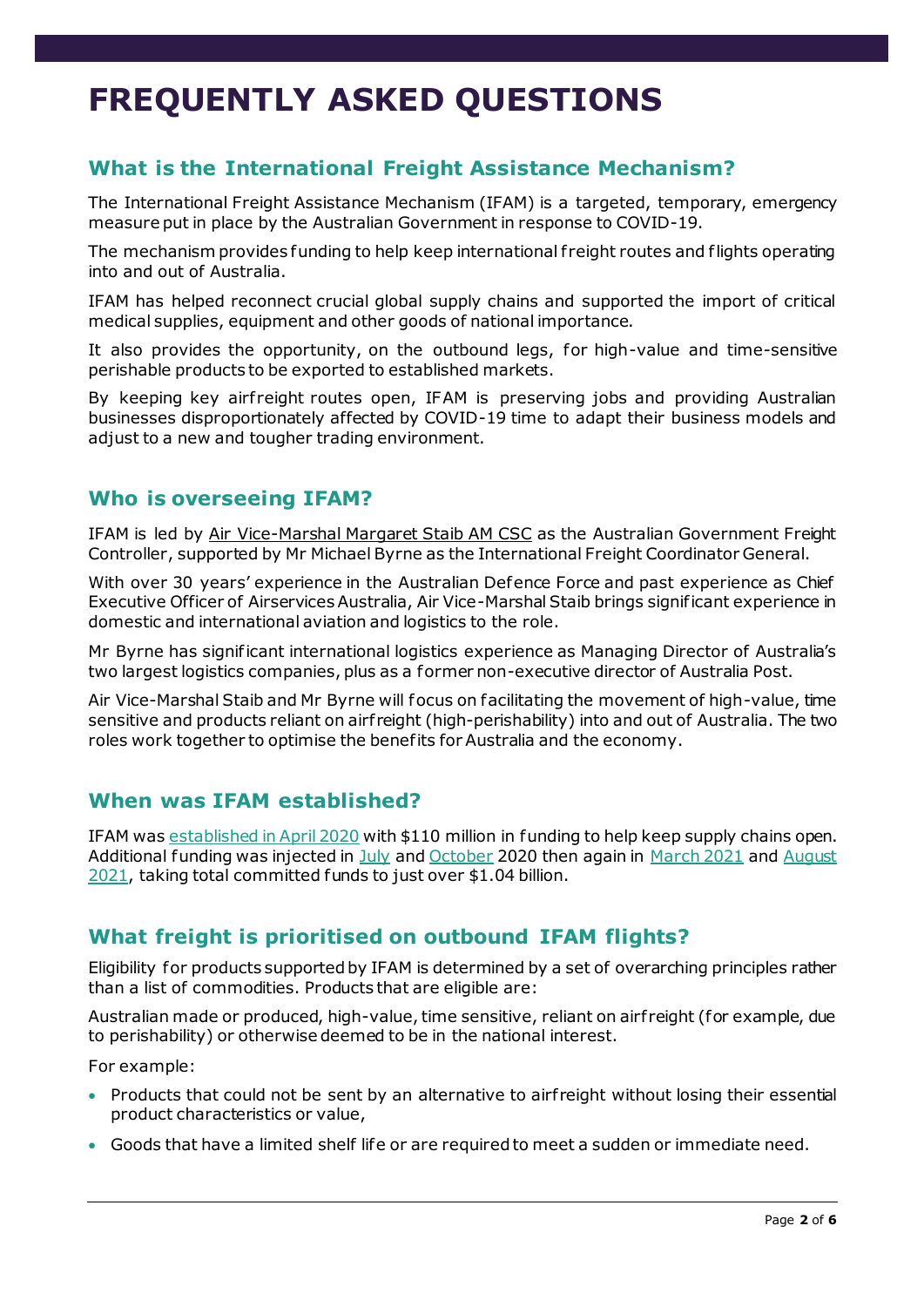IFAM is not limited to agriculture and seafood goods. Any product which meets the above principles may be considered for IFAM support.

Other products eligible under the principle-basedf ramework may include medicines which have a short shelf -life, are high-value and are reliant on airf reight to meet a sudden or immediate need – for example blood products, or raw material ingredients for pharmaceuticals.

Frozen product such as frozen meat or seafood do not meet the criteria for IFAM support, as these are not time-sensitive or perishable products. Powdered milk is also out of scope.

The eligibility principles apply to all exports seeking IFAM support, including via IFAM grants, charter flights and block bookings.

The Australian Government Freight Controller and International Freight Coordinator General have authority to make decisions based on the principles outlined above, with guidance from the Airf reight Deputy Secretary Board.

## **What freight is prioritised on inbound IFAM flights?**

On inbound flights, IFAM is prioritising medical supplies, medicines and equipment to support Australia's health response, as well as items deemed in the national interest.

For example, on inbound flights IFAM has supported:

- Personal Protection Equipment (PPE)
- Pharmaceuticals and consumables
- Medical equipment and consumables
- Inputs to health industries
- Imported components essential to the operation of key infrastructure assets, non-medical personal protective equipment and agricultural chemicals.

#### **How do I access outbound IFAM support?**

If you believe your goods align to the description above, pleas[e register your interest](https://haveyoursay.agriculture.gov.au/international-freight-assistance).

Once you've registered and received an acknowledgement email, you should contact your Freight Forwarder to access any of the below options:

- IFAM supported flights se[e IFAM flight schedule outbound](https://www.austrade.gov.au/ArticleDocuments/5860/IFAM%20Supported%20Flights%20-%20Outbound%20schedule.pdf.aspx)
- Grant assistance se[e more information](https://www.austrade.gov.au/News/News/international-freight-assistance-mechanism#8)

#### **How do I access inbound IFAM support?**

On inbound flights, IFAM is prioritising medical supplies, medicines and equipment to support Australia's health response, as well as items deemed in the national interest.

Importers can work with their freight forwarder to access freight capacity  $-$  see IFAM flight [schedule inbound](https://www.austrade.gov.au/ArticleDocuments/5860/IFAM%20Supported%20Flights%20-%20Inbound%20schedule.pdf.aspx)

If importers are having difficulty accessing freight space for urgent medical supplies please contac[t airf reight@austrade.gov.au](mailto:airfreight@austrade.gov.au)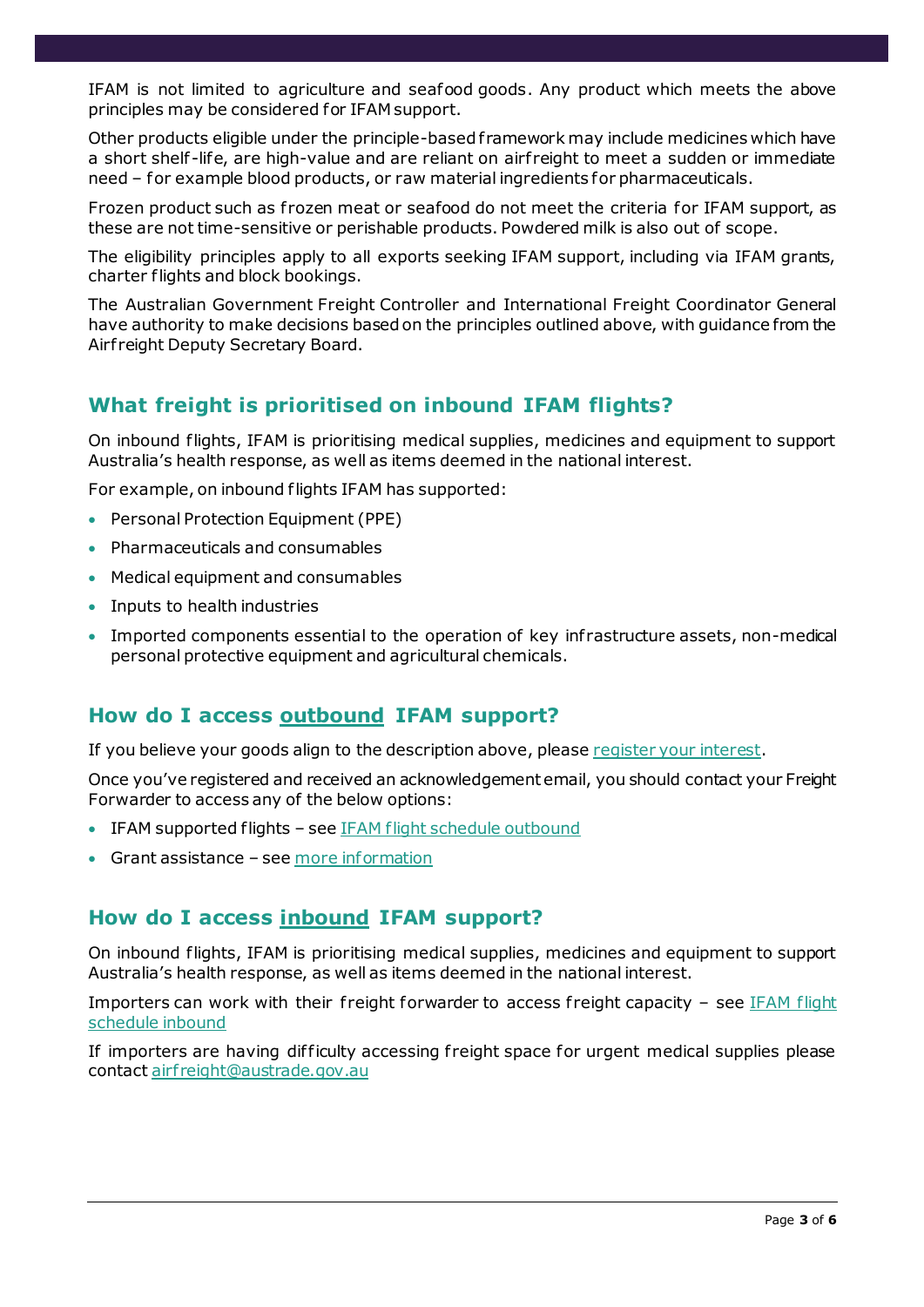# **Do I have to pay anything toward the IFAM flights?**

Yes.

Current airfreight rates are 1.8 to 6 times higher than pre-COVID rates and Australian businesses need to make a financial contribution towards the increased cost of their f reight. The pricing in the flight schedules is inclusive of the government support but not inclusive of freight forwarders fees or additional costs.

The aviation and global trade environment remain significantly disrupted with no signs of a return to pre-COVID practices. Support options under IFAM are agile, responsive and targeted to assist businesses while they, and the sector, adjust to the new environment.

Air supply chains linking Australian businesses to global markets are slowly rebuilding. The supply chains today are different to the supply chains pre-COVID-19 – and they're unlikely to be the same again. Businesses **must** align their commercial and business models to the 'newlook' supply chains.

#### **How does the pricing work?**

The cost of outbound IFAM supported flights from Australia can be found in the IFAM flight [Schedule Outbound.](https://www.austrade.gov.au/ArticleDocuments/5860/IFAM%20Supported%20Flights%20-%20Outbound%20schedule.pdf.aspx) These prices are inclusive of government support, however, these prices are not inclusive of freight forwarder fees or additional costs.

Please contact your forwarding agent for more information about inbound costs to Australia.

## **What is grant assistance?**

If the scheduled IFAM supported flights do not meet an exporter's needs, the exporter may discuss their options with their freight forwarder. Freight forwarders can apply for grant assistance on **non-IFAM supported flights**, i.e., existing commercial flights.

The IFAM grant application process is managed through an online system called SmartyGrants – [submit an application.](https://ifam.smartygrants.com.au/exportgrantst4) Information on using SmartyGrants can be found in the [How to Guide.](https://www.austrade.gov.au/ArticleDocuments/5860/SmartyGrants%20Introduction.pdf.aspx)

Please note:

- Exporters' products must be high-value, time-sensitive and reliant on airfreight (highlyperishable) to be considered.
- IFAM **cannot** provide grant assistance on scheduled IFAM flights (see IFAM flight schedule [outbound](https://www.austrade.gov.au/ArticleDocuments/5860/IFAM%20Supported%20Flights%20-%20Inbound%20schedule.pdf.aspx)).
- Exporters and f reight forwarders are expected to first consider the scheduled IFAM supported flights.

#### **What other flight options are available?**

In addition to IFAM supported flights, there is increasing commercial freight capacity, accessible through your freight forwarder.

View more information on aviatio[n here.](https://www.infrastructure.gov.au/aviation/)

#### **I have received grant assistance, and now need extended or additional support, what do I do?**

Only f reight forwarders can apply for grant assistance on **non-IFAM supported flights**, i.e., existing commercial flights.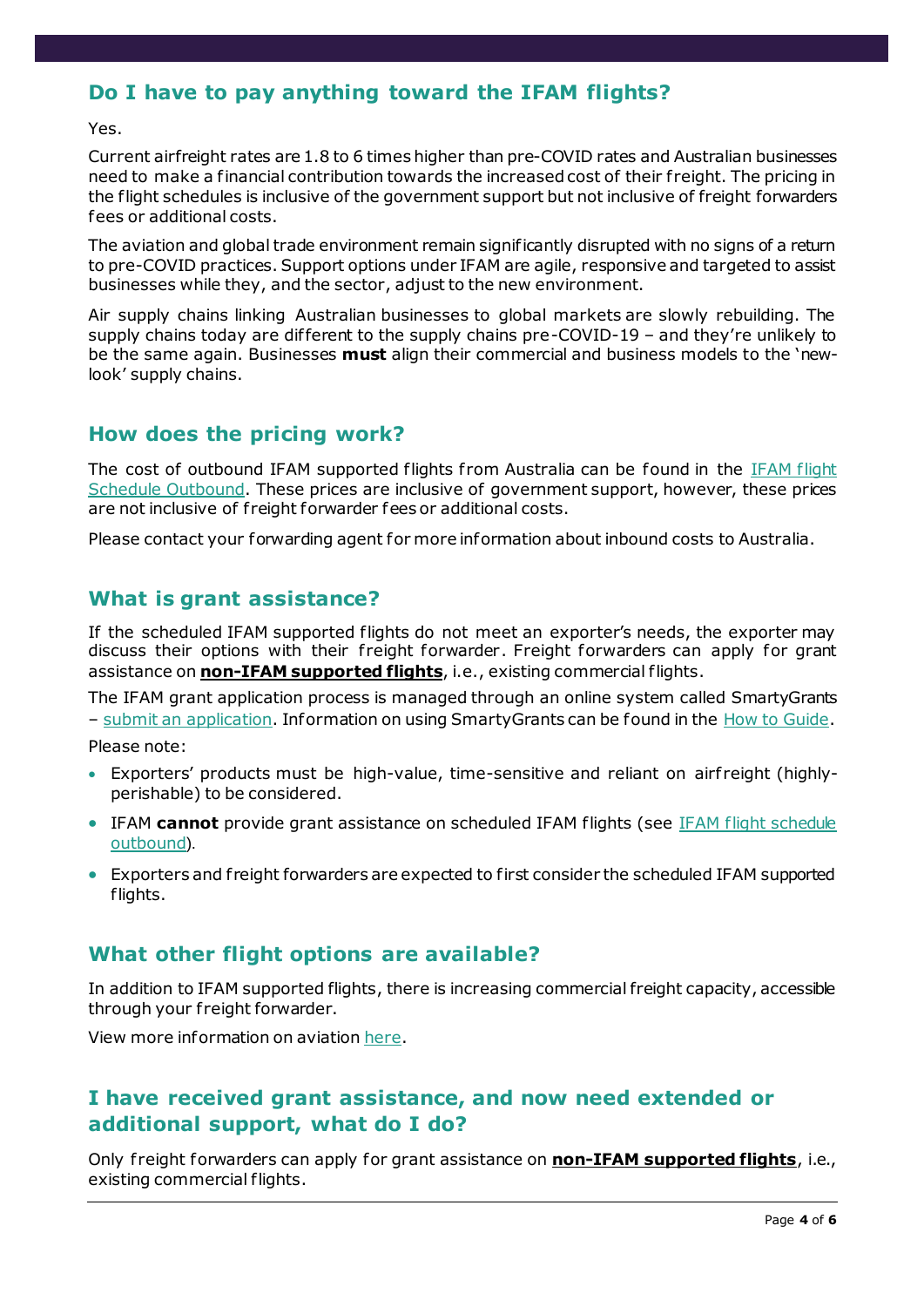If a f reight forwarder needs to extend a grant submission, a new grant submission must be lodged. Proposals and support do not continue past the time period approved in the grant agreement documents.

Each proposal will be evaluated and considered based on market conditions at that point in time. We will only accept proposals for a maximum time period of 8 weeks.

If changes to existing grant agreements are required, please contact the team via email [IFAM@austrade.gov.au](mailto:IFAM@austrade.gov.au)

#### **How long will IFAM support continue?**

On 1 April 2020, IFAM was initiated as a temporary and emergency measure to help keep global supply chains open and has already demonstrated its value in re-connecting airf reight links.

The commercial airf reight sector near collapsed as a result of the COVID-19 pandemic; committing additional funds to keep IFAM alive gives Australian businesses more time to reengineer their business models and adjust to a new, tougher trading environment.

In August 2021, the [Australian Government announced](https://www.trademinister.gov.au/minister/dan-tehan/media-release/emergency-freight-support-extended-help-australian-businesses) IFAM would be extended to mid-2022, keeping international supply chains open.

As an island nation, it is essential that Australia maintains air connectivity to key markets. The extension of IFAM will ensure the aviation sector is supported until the COVID-19 vaccine rollout is well underway; retaining Australia's reputation as a reliable global trading partner.

#### **How do I adjust to the** *new norm***?**

**Forward planning is key.** Continue working with industry bodies and State and Territory representatives as there are range of existing and new programs available for support.

For more information relating to th[e Agri-business Expansion Initiative](https://www.trademinister.gov.au/minister/dan-tehan/media-release/joint-media-release-backing-australian-farmers-expand-horizons-2021) to help Australian farming, forestry and fishing exporters, visit:

- Department of Agriculture, Water and the Environment <https://www.agriculture.gov.au/market-access-trade/agri-business-expansion>
- Austrad[e https://www.austrade.gov.au/news/news/agri-business-expansion-initiative](https://www.austrade.gov.au/news/news/agri-business-expansion-initiative)

For information about other Government initiatives:

- Austrade Export Services giving more businesses access to Austrade's knowledge and expertise through an innovative single digital door [export.business.gov.au](https://export.business.gov.au/)
- Business.gov.au a single entry point for the Australian business community to access information from all 3 levels of governmen[t business.gov.au](https://business.gov.au/)

#### **What can I do to ensure flight routes remain?**

The key objective of IFAM is to support rebuilding international airfreight supply chains. The program has a particular emphasis on ensuring access to airfreight services from hubs like Adelaide, Brisbane, Cairns, Darwin, Hobart and Perth for high-value, perishable and timesensitive produce.

Exporters need to ensure they use the IFAM support available to demonstrate demand for ongoing support. The Australian Government cannot continue to support specific flights/routes if they are under-utilised.